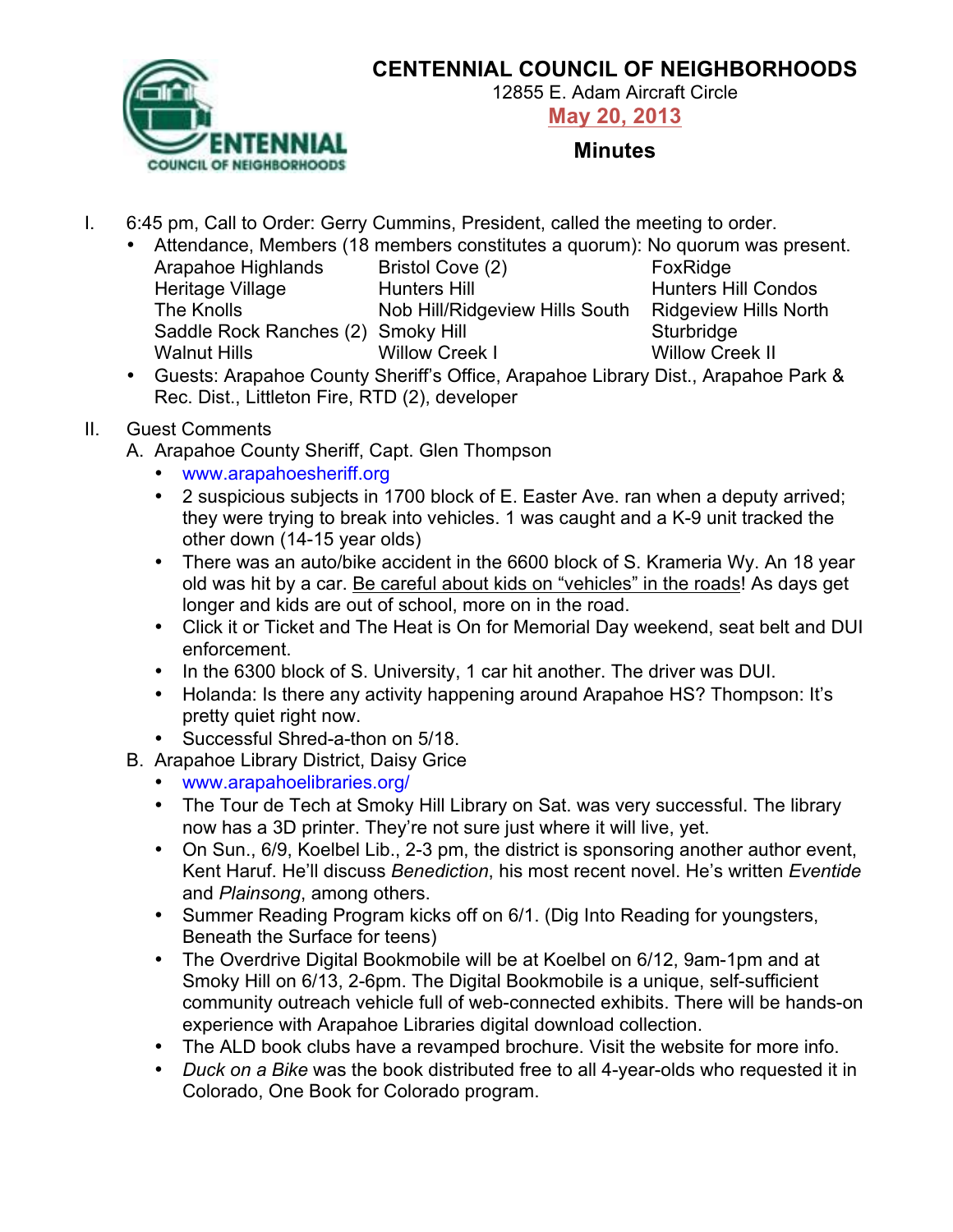- C. Arapahoe Park & Rec District, DeLos Searle
	- www.aprd.org
	- Summer Celebration! will take place on 6/28 at Trails Rec. Center. Free of charge, there will be outdoor activities from 10am-1pm: face painting, obstacle course, Mad Science in Denver, ArapCo Sheriff's booth, climbing wall & swimming (indoors), food, etc. Call 303-269-8402 for info.
	- Trails Summer Pass is available for purchase through 6/30. It's good for 3 months from purchase. Prices for In District and Non-District folks are available. 303-269- 8400.
	- Happy Hour Boot Camp will take place on Trails Rec. West Lawn, started 5/6, Mon. & Wed., 5:30-6:30pm. \$60 in district, \$84 non-district. Sign up on website. This is total body toning, strength, cardio & high intensity interval training. All ability levels are welcome.
	- 10% off all Cultural Arts Classes, through 6/1. Coupon on website.
	- Fit Physical Therapy has a partnership with APRD to offer physical therapy at the Trails Rec. Center.
	- The first cycle of mowing has been completed. The March/April moisture has been very beneficial. Look Out Pool opens 6/25.
	- Whelan reported a section of Piney Creek Trail that's very overgrown and leads to not being able to see traffic around a corner, at Joplin & Orchard.
- D. Fire Districts, John Mullin, Chief, Littleton Fire
	- www.cfpd.org, www.littletongov.org/fire, www.southmetro.org
	- Cunningham Fire will hold its EMS Open House on 6/22 at Station 63.
	- South Metro:
		- $\circ$  took part in the Body Fat Challenge and their team lost a total of 677 lbs., March-May.
		- o will hold their annual Lightning Safety Awareness Program on 6/21, 10-11am, at Station 45 in Parker.
	- As part of Public Works Week, Touch-a-Truck events (this week), fire trucks & equipment will be on display at various locations in the City.
	- Littleton Fire:
		- o will hold its annual Fire Muster on 6/15 at Arap. Community College: parade down Littleton Blvd. to ACC, 9-10am, vehicles on display at ACC after that.
	- A number of fire recruits are going through the Denver-area Fire Academy right now: S. Metro (2), Littleton (7), Cunningham (3).
	- Talks about a Littleton/Englewood merger of fire services have stalled for now. They're looking at possibly combining some services.
- E. South Suburban Park & Rec District, Teresa Cope
	- www.SSPR.org
	- All outdoor swimming pools open Memorial Day weekend.
	- Summer day camps: Summer Quest
		- o May 28-Aug 16, 7 am-6 pm, 4 week sessions, 5 days a week, Goodson Rec. Center/deKoevend Park, 6315 S. University Blvd., Centennial. An exclusive program for youth ages 5 (already completed Kindergarten) -10 years providing a variety of activities. Explore a little bit of everything: arts and crafts, sports, science fun, indoor/outdoor group activities and field trips related to each week's theme. Call 303-708-3518, for more information.
		- o Summer Speed Factory Camps, Mon–Fri, weekly sessions, June 10-Aug 16, 9- 11 am (No camps July 1-12), Family Sports Dome, 6959 S. Peoria.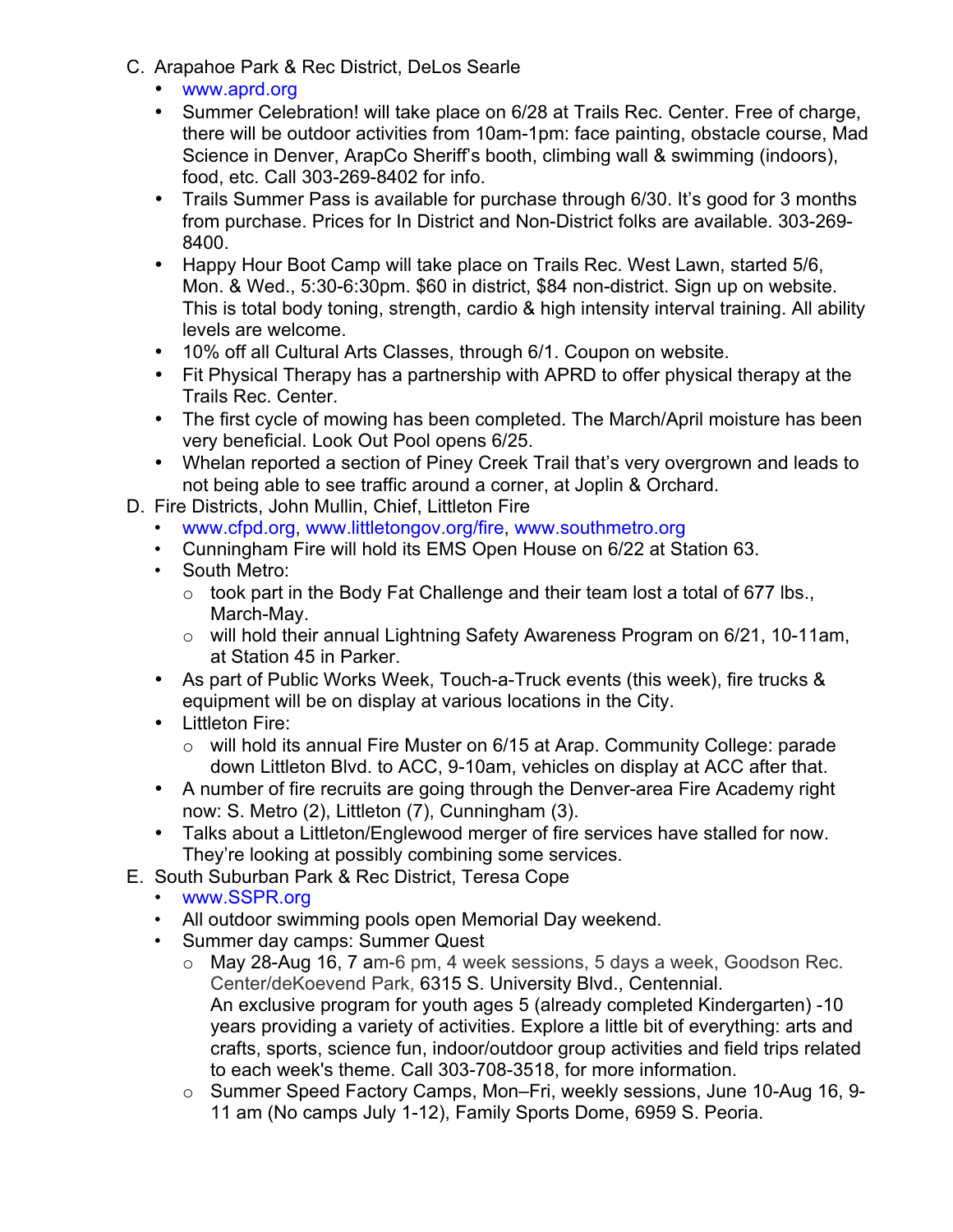This speed camp helps athletes of all ages improve speed, agility & explosiveness through elite-level, science-based training methods including the use of special equipment. For more information, call 303-754-0541.

o Family Sports Summer Adventure Camp Mon-Fri, register by the week or by the day, Jun 3-Aug 16, 7 am-6 pm, Family Sports Center, 6901 S Peoria St., Centennial.

For ages 6-13, ice skating, climbing wall, laser tag, bumper cars, inflatables, the eXerGame Zone, mini-golf and sports such as soccer, flag football and games in the sports dome. Fee includes weekly field trip, snacks & lunch. Register online or contact the camp coordinator, Michelle Collette, 303-754-0552 or michellec@sspr.org.

- o Lacrosse Camps Mon-Fri, 9-11am, Jun 3-Aug 2, **7 am-6 pm**. Summer lacrosse camps are for beginner to intermediate players. The camps will introduce new skills, teach basic rules, refine techniques, and offer some game play. Separate sessions are offered for boys and girls, ages 6-14.
- Parents Night Out, Fridays, Goodson Rec. Center 6315 S. University, 6-9 pm. Enjoy a night out while your kids are safe and entertained, starting 6/21. For more information, contact AshleighT@sspr.org.
- Summer Adventure Pass: annual summer pass from May 25-Sep 2 for unlimited use at great prices at Goodson, Buck, Sheridan, & Lone Tree rec. centers and Harlow, Franklin, Holly, & Cook Creek outdoor pools. Passes are available for purchase at any recreation center or outdoor pool. For information about the Summer Adventure Pass and other summer activities, visit www.sspr.org.
- South Suburban Junior Golf- FREE all summer: **free** golf for youth 17 and under all summer on Saturdays & Sundays at Family Sports Golf (303-649-1115) course & at 6 pm at South Suburban Golf Course (303-770-5500). Reservations can be made up to three days in advance. Call individual courses for details.
- F. Centennial Open Space Advisory Board, Mark Gotto, not present
- G. City of Centennial: no one present due to City Council meeting
	- www.centennialcolorado.com
	- Touch-a-Truck events at different venues in the city the week of 5/20. It's Public Works Week.
	- Water in Civic Center Park will be turned on 5/24.
	- A developer attended to present the plan for the southeast corner of E. Arapahoe Rd. & S. Quebec St. (Andrea Suhaka, member of the Centennial Planning & Zoning Commission left the room and returned when the presentation was over.) See Plan Comments link in the email.
- III. Overview of FasTracks, I-225 Rail Line & SE Extension
	- Tim Jaquez, RTD I-225 Public Information Line Manager and Kent Bagley, RTD Board member, District H (Yosemite to Broadway)
	- The West line opened 8 months ahead of schedule but went from \$4B to \$7B.
	- The I-225 line is to be completed in less than 3 years, 2016. You can see a map of the fly-overs online, www.RTD-Denver.com, sections A-G. Trains will be electric commuter rail.
- IV. CenCON Business
	- A. President's report, Gerry Cummins
		- There was a great turnout for the Homeowner Forum on 4/25. Not many CenCON members were there!